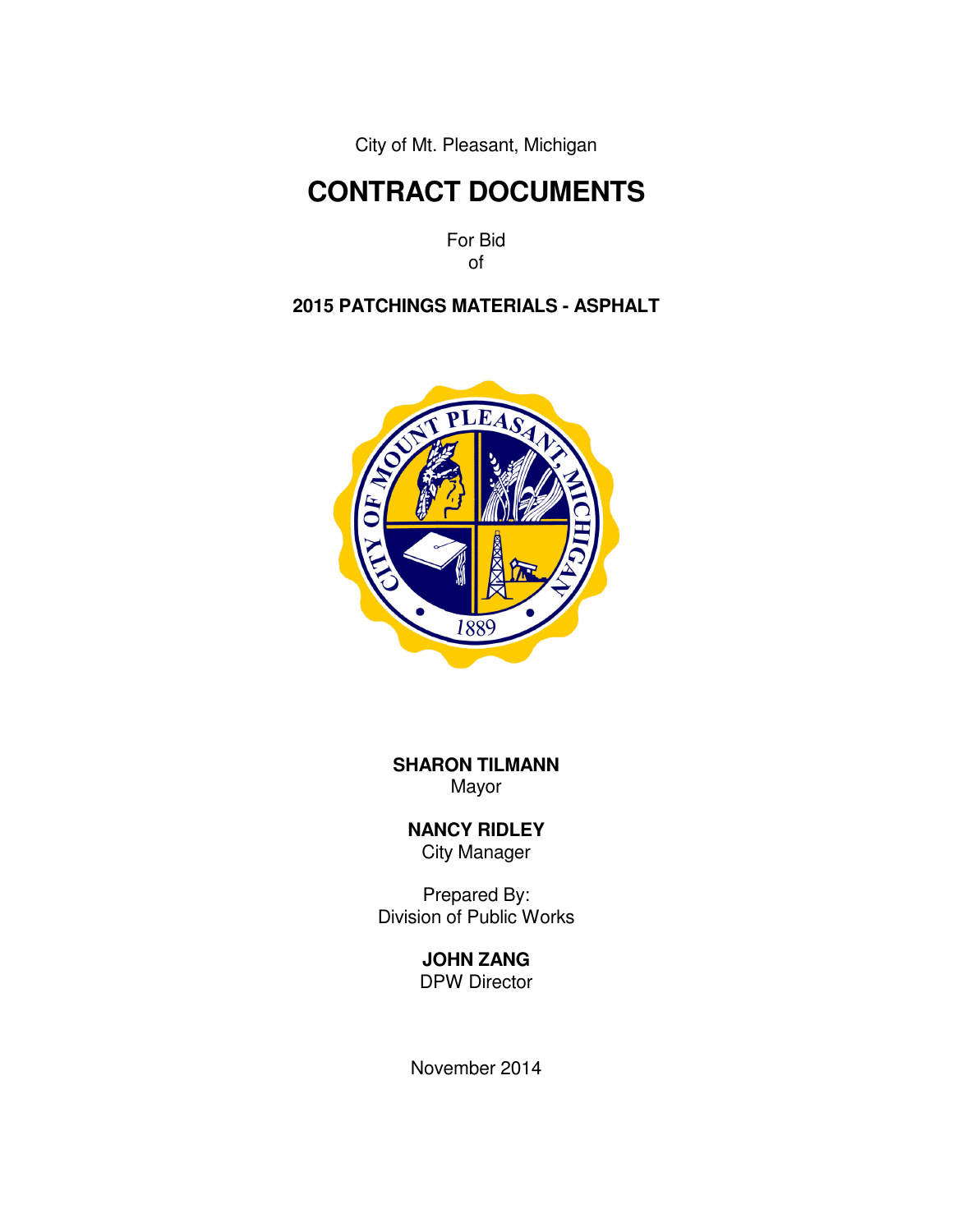City of Mt. Pleasant, Michigan

## **TABLE OF CONTENTS**

2015 Patching Materials - Asphalt

## **Bidding Information**

Notice to Bidders Instructions to Bidders

### **Contract Documents**

Proposal

**Specifications**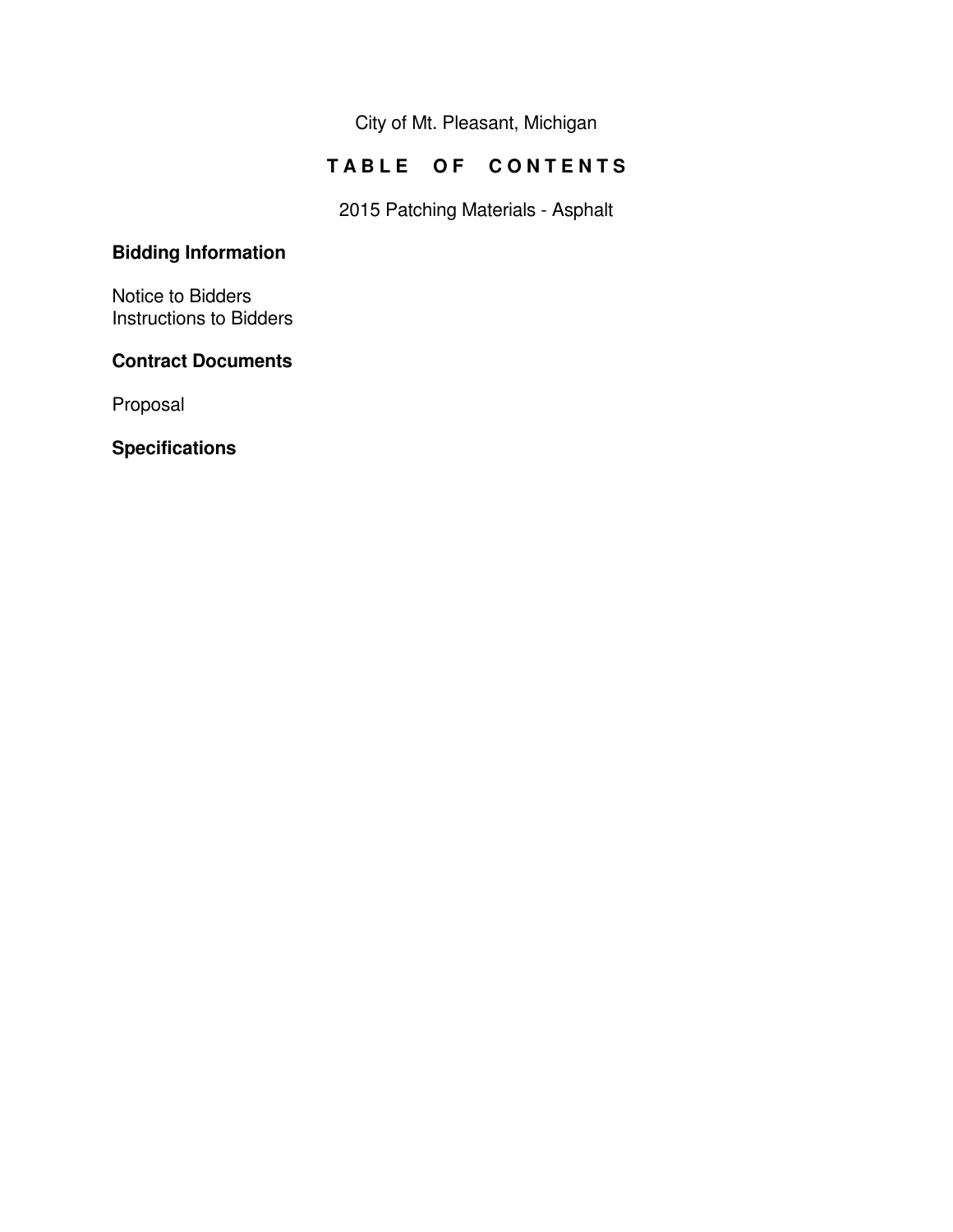

320 W. Broadway St. • 48858-2447 (989) 779-5300 (989) 773-4691 fax

804 E. High • 48858-3595 (989) 779-5100 (989) 773-4020 fax

PUBLIC WORKS 1303 N. Franklin • 48858-4682 (989) 779-5400 (989) 772-6250 fax

### **2015 BID FOR PATCHING MATERIALS – ASPHALT**

 The City of Mt. Pleasant, Michigan, is requesting sealed bids at the Office of the City Clerk, City Hall, 320 West Broadway Street, Mt. Pleasant, Michigan 48858, until 1:30 p.m. (local time), on Tuesday, December 9, 2014, at which time and place the bids will be publicly opened and read. All bids shall be submitted in a sealed envelope, plainly marked "2015 Patching Materials – Asphalt – December 9, 2014".

Proposals are solicited on a unit price basis, for the following estimated quantities:

| Item Description | Quantity | Unit        |  |
|------------------|----------|-------------|--|
| Surface Mix      | 400      | <b>TONS</b> |  |
| <b>Fine Mix</b>  | 50       | <b>TONS</b> |  |

No bid deposit, performance, labor, or material bond will be required**.** 

 Specifications are available at the Public Works Building, 1303 North Franklin Street, Mt. Pleasant, Michigan, 48858, (989) 779-5401, Monday through Friday, 8:00 a.m. to 4:30 p.m., or by visiting the City's website at www.mt-pleasant.org, and clicking on the "Bids and Quotes' tab under the Quick Links section on the lower left hand portion of the webpage.

 The City of Mt. Pleasant reserves the right to accept or reject any or all bids, to waive any irregularities in the bids, and to select the bid considered most advantageous to the City.

DPW Director City Clerk (989) 779-5401

John Zang **Jeremy Howard**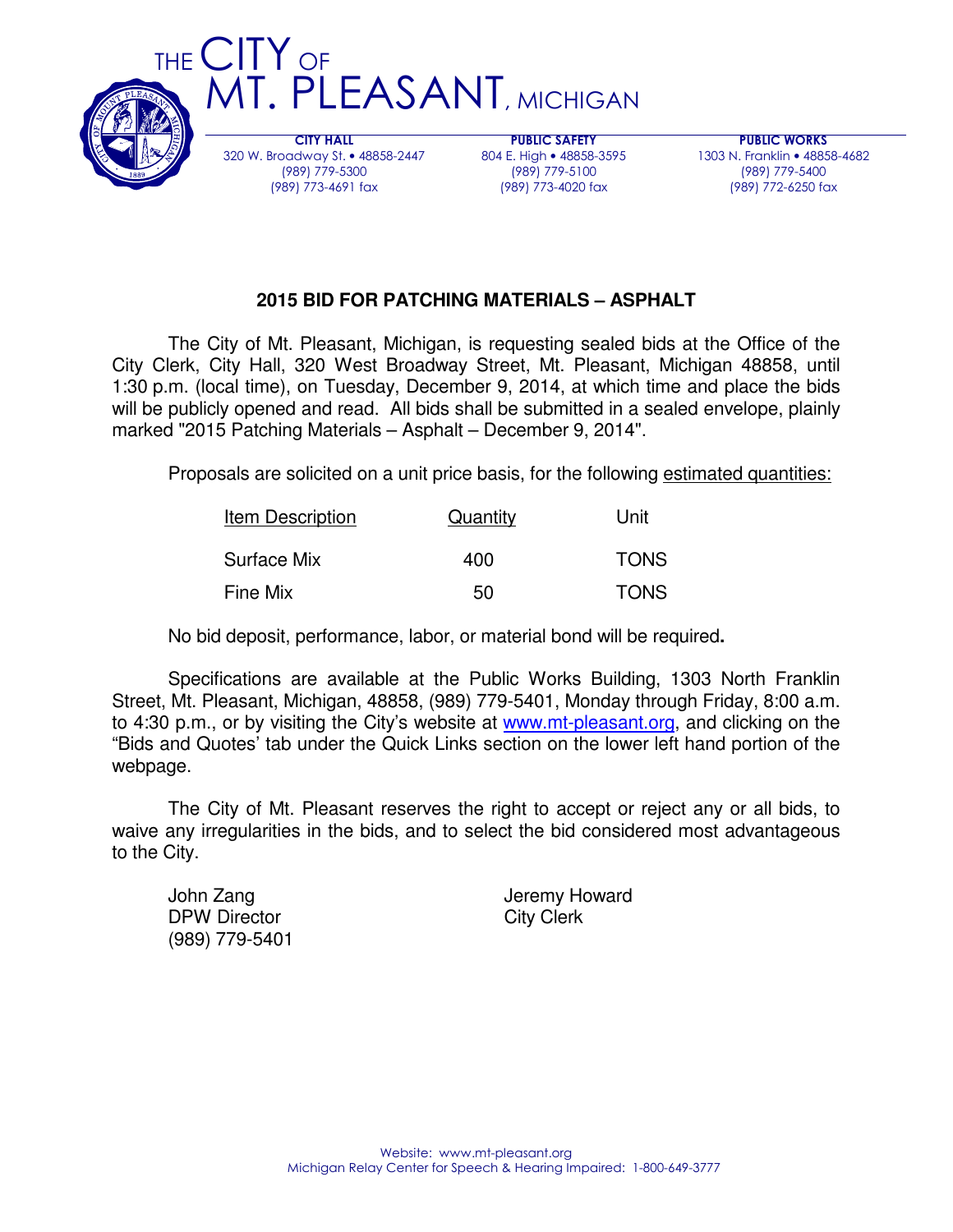#### City of Mt. Pleasant, Michigan INSTRUCTIONS TO BIDDERS FOR MATERIALS

#### 1. **Proposals**

Proposals must be made upon the forms provided, therefore, with the Bid amount both written and shown in figures, and all other data required submitted.

The Proposal, bound together with all Proposal Documents, must be enclosed in a sealed envelope marked as specified in the Notice to Bidders for such Bid and clearly indicating the name and address of the Bidder and must be received by the City Clerk, City Hall, 320 West Broadway Street, Mt. Pleasant, Michigan 48858, no later than the time and date specified in the Notice to Bidders. At such specified time, Proposals shall be publicly opened and read aloud.

#### 2. **Basis of Proposals**

Proposals are solicited on the basis of unit price(s) and/or lump sum(s), as specified on the Proposal form.

The City of Mt. Pleasant, (also referred to as "Owner"), reserves the right to accept any Bid, to reject any or all Bids, and to waive any irregularities in the Bids, and to select the Bid considered most advantageous to the city.

#### 3. **Comparison of Bids**

In comparing Bids, consideration shall be given to the time proposed for completion of the Contract, qualifications of Bidder, price differentials, alternate Proposals for those items listed in the proposal (if applicable), and any other pertinent factors. The Owner reserves the right to make an award to the Bidder whose Proposal is deemed to be in the best interest of the Owner.

#### 4. **Time**

 Time is of the essence in the performance of the Contract, and each Bidder, by submitting a Proposal, certifies his/her acceptance of the time allowed by the Contract for the completion of the work specified.

#### 5. **Indemnification**

The Contractor shall save and hold harmless the city and its employees from and against all claims, damages, losses, or expenses, including attorney's fees, arising out of or resulting from the performance of the work; provided that any such claim, damage, loss or expense is caused in whole or in part by any negligent or willful act of omission of the contractor, subcontractor, employee, or anyone under their direction. The Contractor shall at his/her own expense, defend any and all such actions and shall pay all attorney's fees, costs, and expenses pertaining thereto.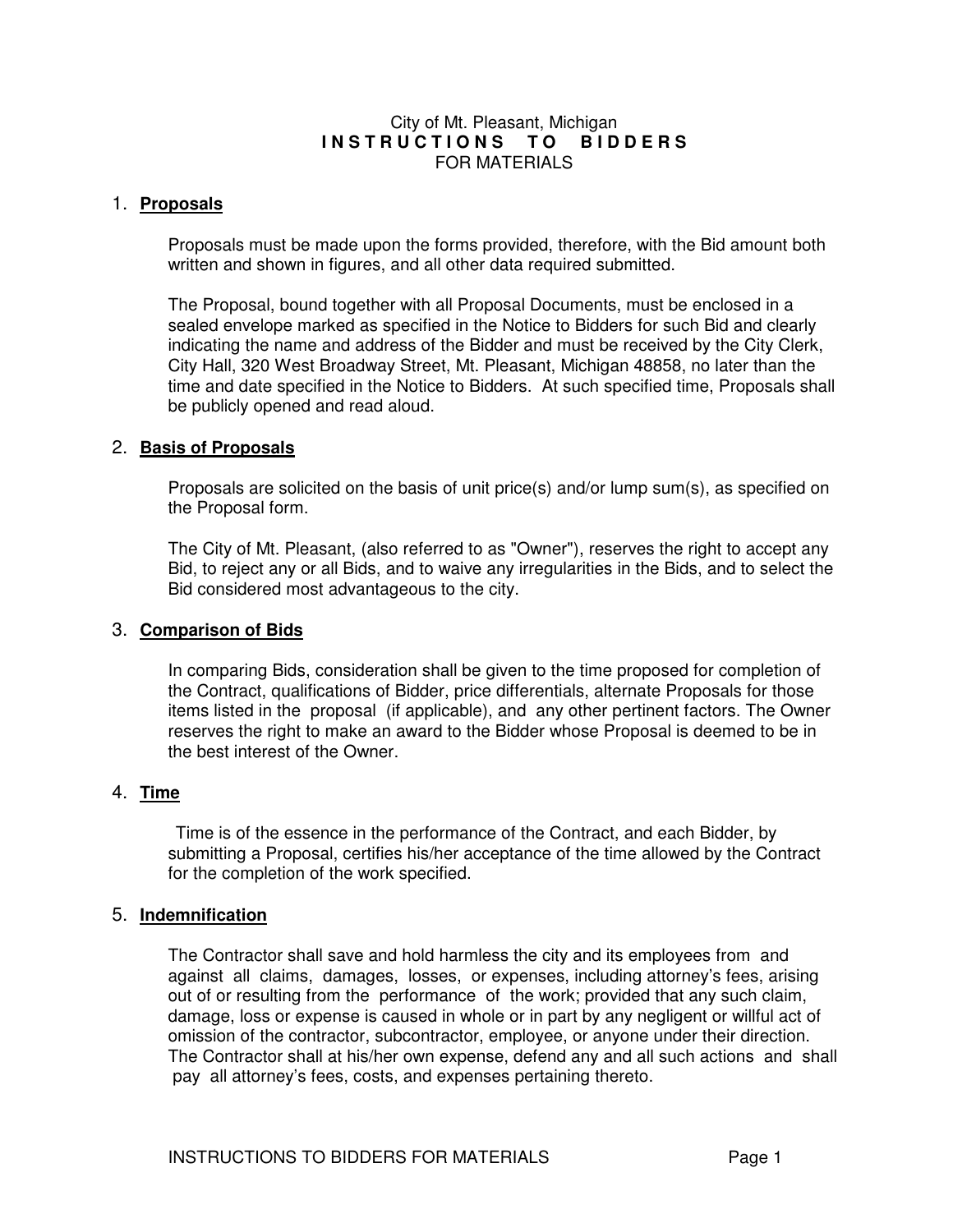#### 6. **Interpretation of Documents**

If any Bidder is in doubt as to the true meaning of any part of the Plans, Specifications or any Contract Document, he/she may submit to the Owner a written request for an interpretation thereof. Any interpretation made in response to such query shall be made only by Addendum, duly issued, and a copy of such Addendum shall be mailed or duly delivered to each prospective Bidder. The Owner shall not be responsible for any other explanation or interpretation of the Contract Documents.

#### 7. **Execution of Bid Proposal**

A Bid Proposal which is not signed by the individual making it should have attached thereto a Power of Attorney evidencing authority to sign the Bid Proposal in the name of the person for whom it is signed.

A Bid Proposal, which is signed by a partnership, shall be signed by all of the partners or by an Attorney-in-Fact. If signed by an Attorney-in-Fact, there should be attached to the Bid, a Power of Attorney evidencing authority to sign the Bid Proposal in the name of the partnership and such Power of Attorney shall be signed by all partners of the partnership.

A Bid Proposal, which is signed for a corporation should have the correct corporate name thereof and the signature of the President, or other authorized officer(s) of the corporation, manually written below the corporate name and on the line indicating "By: The such Bid Proposal is manually signed by an "If such Bid Proposal is manually signed by an officer other than the president of the corporation, a certified copy of the Resolution of the Board of Directors evidencing the authority of such officer(s) to sign the Bid Proposal should be attached thereto. Such Bid Proposal should also bear the attested signature of the Secretary of the corporation and an impression of the corporate seal.

#### 8. **Delivery**

The successful Bidder shall deliver equipment and/or materials as specified to the City of Mt. Pleasant, Division of Public Works, 1303 N. Franklin Street, Mt. Pleasant, Michigan, 48858, or as specified in the proposal. The proposal amount should include delivery F.O.B. Mt. Pleasant. All equipment, literature, manuals, warranty papers, and any other items listed in the specifications of the equipment or materials, must be delivered before payment in accordance with this contract.

 $\frac{1}{2}$  ,  $\frac{1}{2}$  ,  $\frac{1}{2}$  ,  $\frac{1}{2}$  ,  $\frac{1}{2}$  ,  $\frac{1}{2}$  ,  $\frac{1}{2}$  ,  $\frac{1}{2}$  ,  $\frac{1}{2}$  ,  $\frac{1}{2}$  ,  $\frac{1}{2}$  ,  $\frac{1}{2}$  ,  $\frac{1}{2}$  ,  $\frac{1}{2}$  ,  $\frac{1}{2}$  ,  $\frac{1}{2}$  ,  $\frac{1}{2}$  ,  $\frac{1}{2}$  ,  $\frac{1$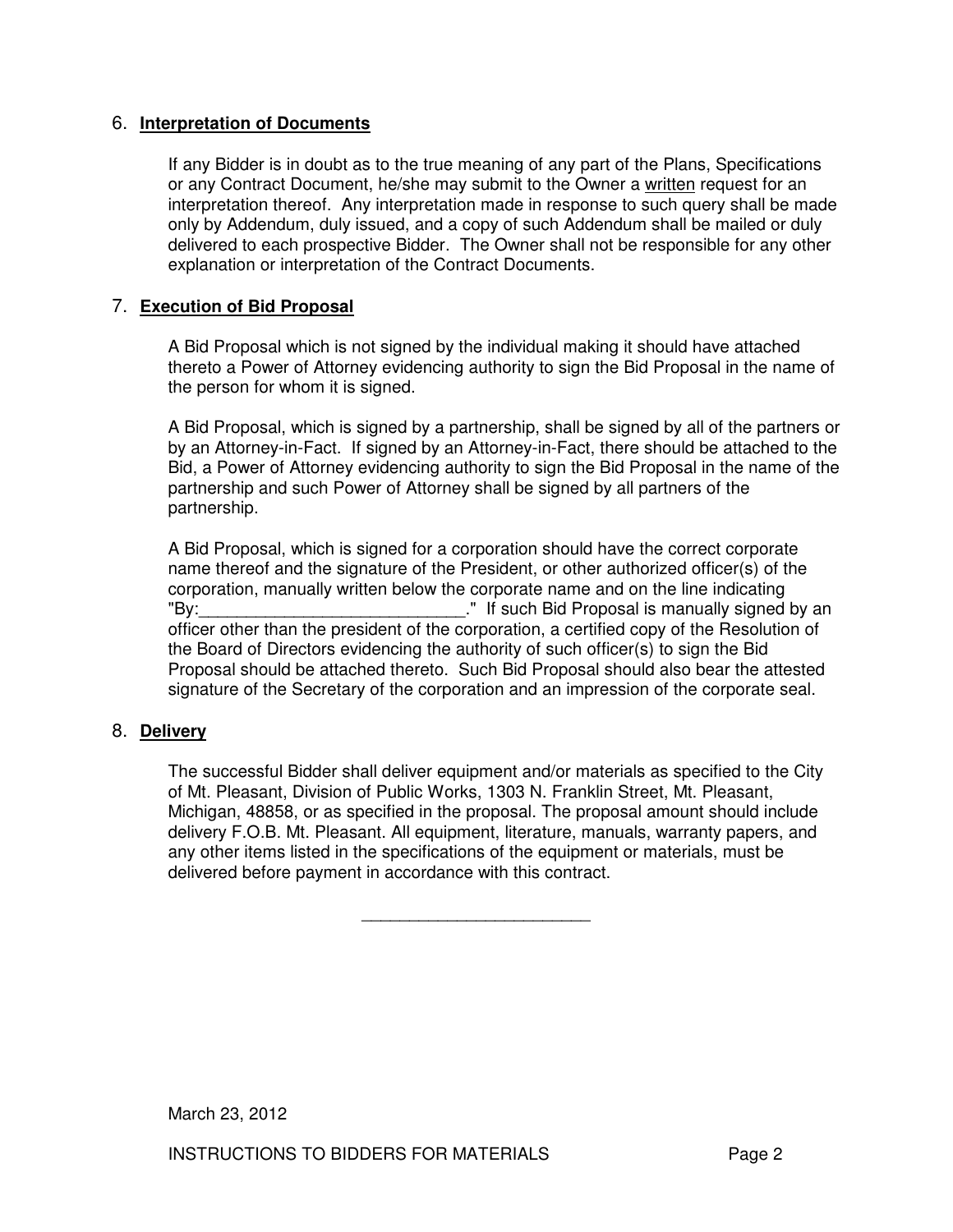#### City of Mt. Pleasant, Michigan **PROPOSAL**  2015 BID FOR PATCHING MATERIALS – ASPHALT

 320 West Broadway St. Mt. Pleasant, MI 48858

TO: Office of the City Clerk BID DATE: December 9, 2014<br>City Hall TIME: 1:30 p.m. TIME: 1:30 p.m.

 In accordance with the specifications and other bid requirements heretofore provided, the undersigned agrees to provide the below listed bid items at the price(s) set forth below. **This is a firm bid for a period of sixty (60) days, for purpose of review and award.** Contract pricing shall be effective January 1, 2015 to December 31, 2015.

| Item                              | Quantity                                             | Unit | Unit<br><b>Cost Cost</b> | <b>Total</b><br><b>Cost</b>        |
|-----------------------------------|------------------------------------------------------|------|--------------------------|------------------------------------|
| <b>Surface Mix</b>                | 400                                                  |      |                          | $Tons$ \$                          |
| Fine Mix                          | 50                                                   |      | $Tons$ \$                |                                    |
|                                   |                                                      |      |                          | TOTAL BID \$______________________ |
|                                   | Written                                              |      |                          | Dollars and 100 Cents              |
|                                   | Please identify the location of materials being bid: |      |                          |                                    |
|                                   |                                                      |      |                          |                                    |
|                                   |                                                      |      |                          |                                    |
| <b>RESPECTFULLY SUBMITTED BY:</b> |                                                      |      |                          |                                    |
|                                   |                                                      |      |                          |                                    |
|                                   |                                                      |      |                          |                                    |
|                                   |                                                      |      |                          |                                    |
|                                   |                                                      |      |                          |                                    |
|                                   |                                                      |      |                          |                                    |
| Email                             |                                                      |      |                          |                                    |